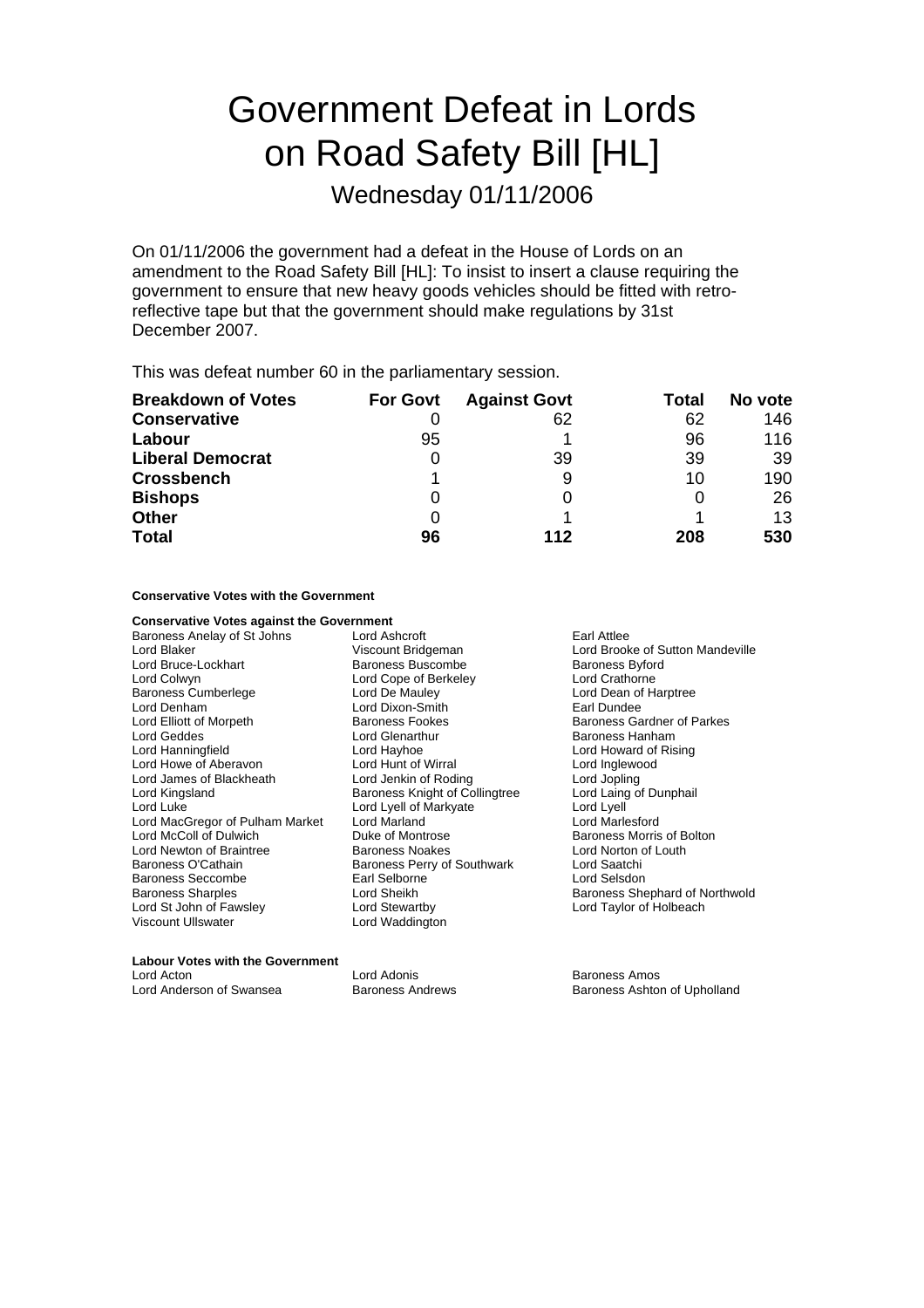Lord Bassam of Brighton **Lord Bernstein of Craigweil**<br>
Baroness Blackstone **Cornel Lord Boyd of Duncansby** Lord Bradley Baroness Blackstone **Lord Boyd of Duncansby**<br>
Lord Brooke of Alverthorpe **Lord Brookman** Lord Brooke of Alverthorpe Lord Brookman Lord Campbell-Savours<br>
Lord Campbell-Savours<br>
Lord Clark of Windermere Baroness Cohen of Pim Lord Corbett of Castle Vale Baroness Crawley<br>
Lord Davies of Corbustian Corp Lord Davies of Oldham<br>
Lord Davies of Corp Lord Desai Lord Davies of Coity Lord Davies of Oldham<br>
Lord Dravson Lord Dubs Lord Drayson<br>
Lord Drayson<br>
Lord Evans of Watford **Lord Evans Conduct Lord Evans of Temple Guiting**<br>
Lord Evans of Watford Lord Evans of Parkside **Baroness Farrington of Ribblet** Lord Evans of Watford **Lord Evans of Parkside Baroness Farrington** of Ribbleton<br>Lord Faulkner of Worcester Baroness Ford **Baroness Ford** Lord Foster of Bishop Auckland Lord Foulkes of Cumnock Baroness Gale<br>
Lord Gordon of Strathblane Baroness Goudie Lord Gordon of Strathblane Baroness Goudie Baroness Gould of Potternewton<br>
Lord Gould of Brookwood Lord Grocott Lord Harris of Haringey Lord Gould of Brookwood Lord Grocott Lord Harris of Haringey Lord Hogg of Cumbernauld Lord Hoyle<br>
Lord Hunt of Chesterton **Lord Hunt of Kings Heath** Lord Jones Baroness Jones of Whitchurch Lord King of West Bromwich Lord Kirkhill<br>
Baroness Lockwood **Example 2018** Lord Lofthouse of Pontefract Lord Mackenzie of Framwellgate Lord MacKenzie of Cultus<br>Lord Maxton Baroness McDonagh Lord Maxton **Lord Maxton** Baroness McDonagh **Lord McIntosh of Haringey**<br>
Lord McKenzie of Luton **Lord Morgan** Lord Morgan **Baroness Morgan** of Drefel Lord McKenzie of Luton Lord Morgan Corporation and Baroness Morgan of Drefelin<br>
Lord Parekh Corporation Lord Patel of Blackburn Lord Pendry Lord Parekh Lord Patel of Blackburn<br>Baroness Pitkeathlev Baroness Quin Baroness Pitkeathley **Baroness Quin** Baroness Quin Baroness Rendell of Babergh<br>
Lord Rooker **Baroness Lord Rosser Baroness Rendell of Babergh** Baroness Royall of Blaisdon Viscount Simon **Viscount Simon** Lord Smape Lord Snape Lord Snape Lord Snape Lord Snape Lord Snape Lord Snape Lord Snape Lord Snape Lord Snape Lord Snape Lord Snape Lord Snape Lord Taylor of Blackburn Lord Soley Lord Taylor of lackburn B Baroness Taylor of Bolton Baroness Warwick of Undercliffe Baroness Whitaker Baroness Whitty<br>
Lord Woolmer of Leeds Lord Young of Norwood Green

Lord Clark of Windermere **Baroness Cohen of Pimlico**<br>
Baroness Crawley **Baroness David** Baroness Ford **Exercise Exercise Ford Exercise Ford Foster of Bishop Auckland Baroness Gale**<br>
Lord Goldsmith Lord Haworth **Baroness Hilton of Eggardon**<br>Lord Hoyle **Baroness Hotel Lord Hughes of Woodside** Examble of Pontefract<br>
Lord Lofthouse of Pontefract<br>
Lord Macdonald of Tradeston<br>
Lord MacKenzie of Culkein<br>
Baroness Massey of Darwen Lord Rosser **Lord Rowlands**<br>
Lord Sawver **Lord Rowlands**<br>
Baroness Scotland of Asthal Lord Triesman Lord Truscott Lord Tunnicliffe Lord Young of Norwood Green

Baroness Jay of Paddington<br>Lord King of West Bromwich

**Labour Votes against the Government**

Lord Berkeley

#### **Liberal Democrat Votes with the Government**

# **Liberal Democrat Votes against the Government**<br>
Lord Addington<br> **Rations Barker**

Lord Bradshaw Lord Burnett Lord Chidgey Lord Goodhart **Baroness Hamwee** Baroness Hammuse **Baroness Harris of Richmond**<br>Baroness Harris of Richmond **Baroness Harris of Cheltenham** Baroness Harris of Richmond Lord Holme of Cheltenham Lord Jones of Cheltenham<br>
Lord Lee of Trafford **Lord Livsey of Talgarth** Lord Lee of Trafford **Lord Lord Livsey of Talgarth** Baroness Maddock<br>
Earl Mar and Kellie **Baroness Miller** of C Baroness Northover Lord Razzall Lord Rennard Lord Roberts of Llandudno Lord Roper Lord Russell-Johnston Baroness Scott of Needham Market Baroness Sharp of Guildford Lord Shutt of Greetland<br>Lord Teverson Baroness Thomas of Winchester Baroness Thomas of Walliswood Lord Teverson Saroness Thomas of Winchester<br>
Lord Tope<br>
Lord Tvler Lord Tope<br>
Lord Tope Lord Tyler Communication Corol Lord Wallace of Saltaire<br>
Lord Watson of Richmond Baroness Williams of Cro

Baroness Barker **Baroness Bonham-Carter of Yarnbury**<br>
Lord Addington Lord Chidgey Lord Dholakia

**Earl McNally Baroness Miller of Chilthorne Domer**<br>
Lord Razzall **Lord Rennard** Baroness Williams of Crosby

#### **Crossbench Votes with the Government** Baroness Howarth of Breckland

#### **Crossbench Votes against the Government**

Lord Maginnis of Drumglass Lord Monson (Carolin Morrow Lord Morrow Lord Morrow Lord Roan and Lord Roan Lord Ro<br>Lord Roaan (Lord Stevens of Kirkwhelpinaton Lord Williamson of Horton

Lord Eames<br>
Lord Maginnis of Drumqlass
Lord Monson
Lord Monson
Lord Monson
Lord Monson
Lord Monson
Lord Monson
Lord Monson
Lord Monson
Lord Monson
Lord Monson
Lord Monson
Lord Monson
Lord Monson
Lord Monson
Lord Monson
Lor Lord Stevens of Kirkwhelpington